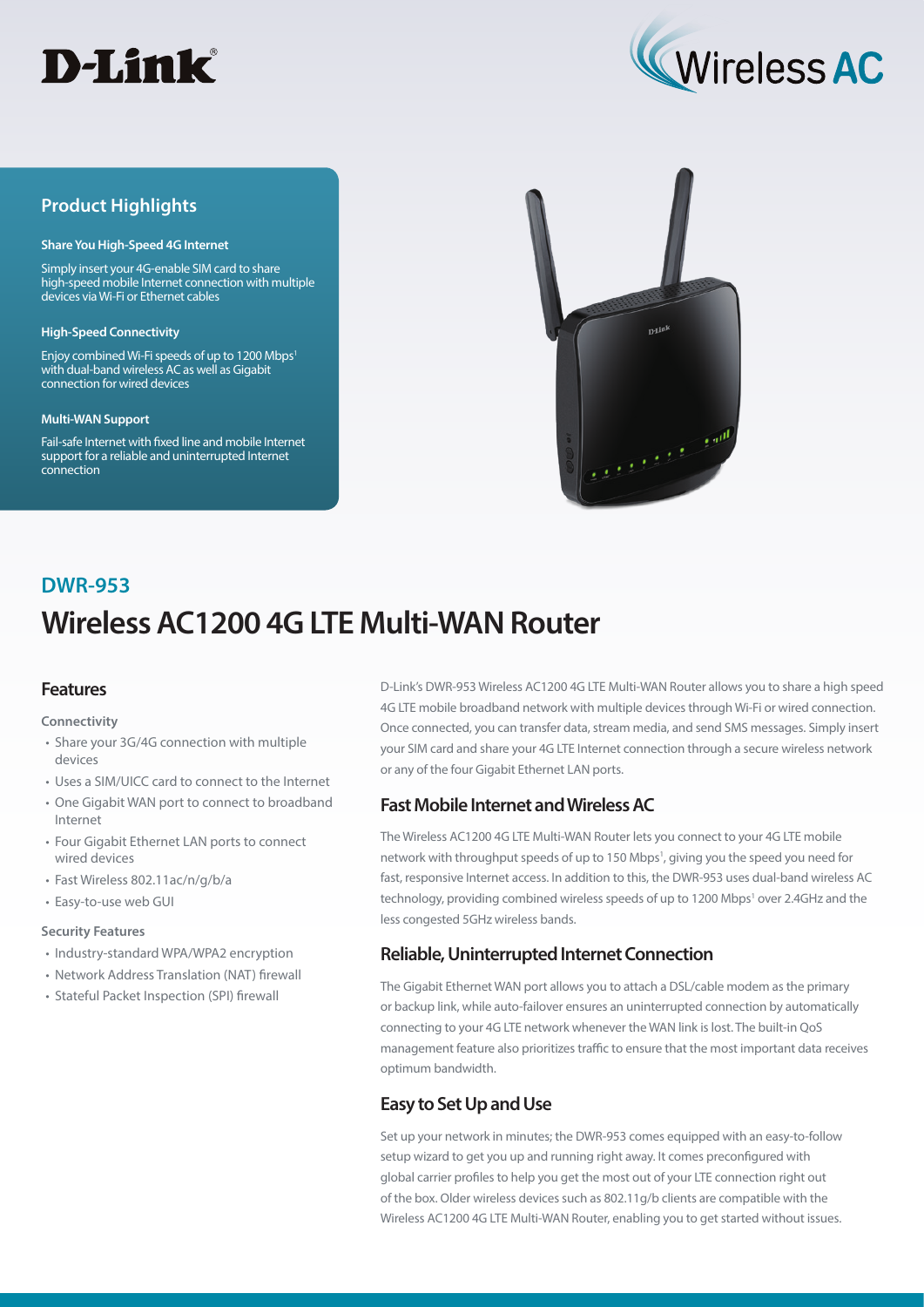

**Your Network Setup**



**Devices Interfaces**



Gigabit Ethernet WAN Port